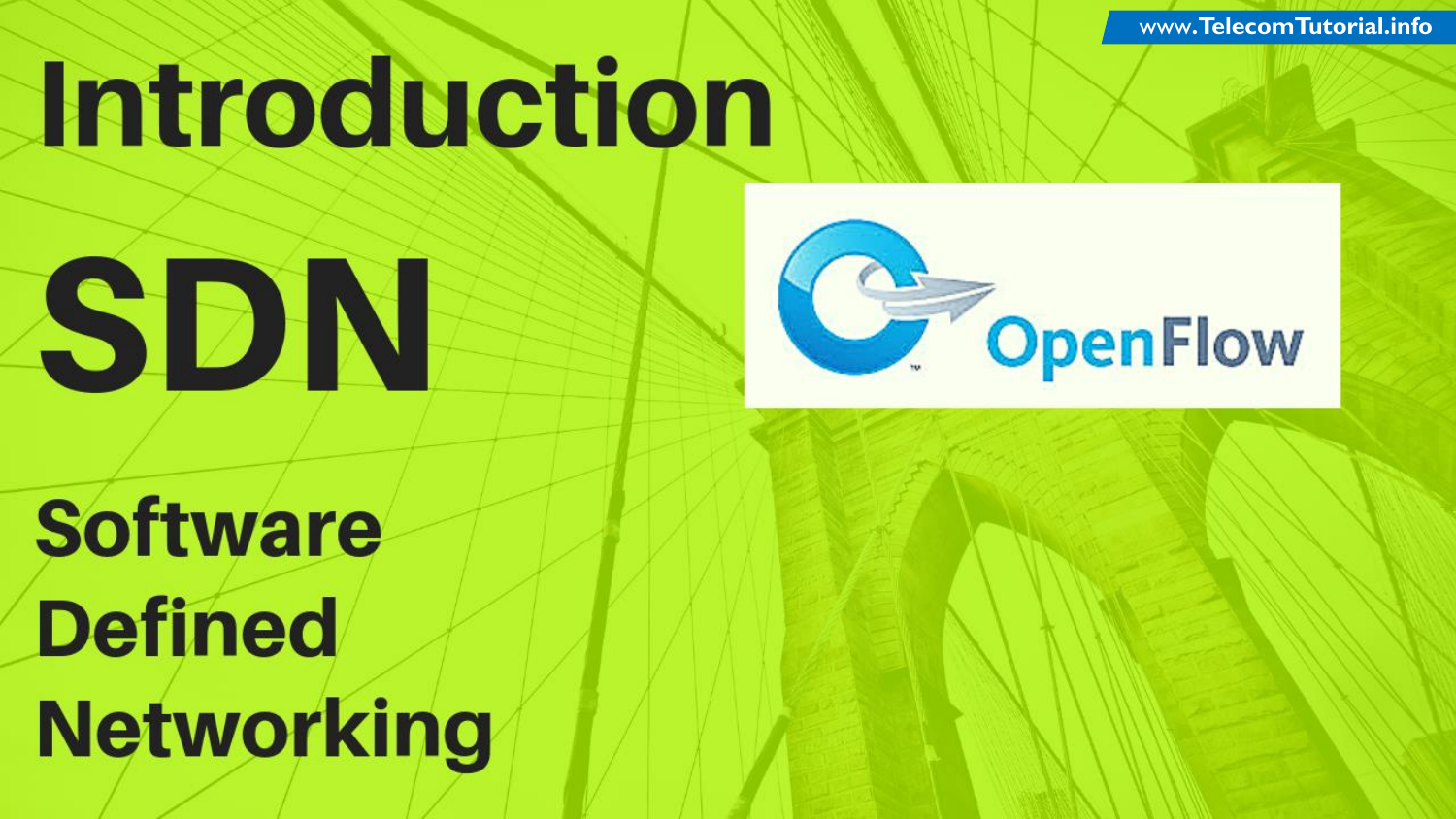**TelecomTutorial.info TelecomTutorial.info**





• *Hypervisor Vs Container*

• *NFV*

• *SDN*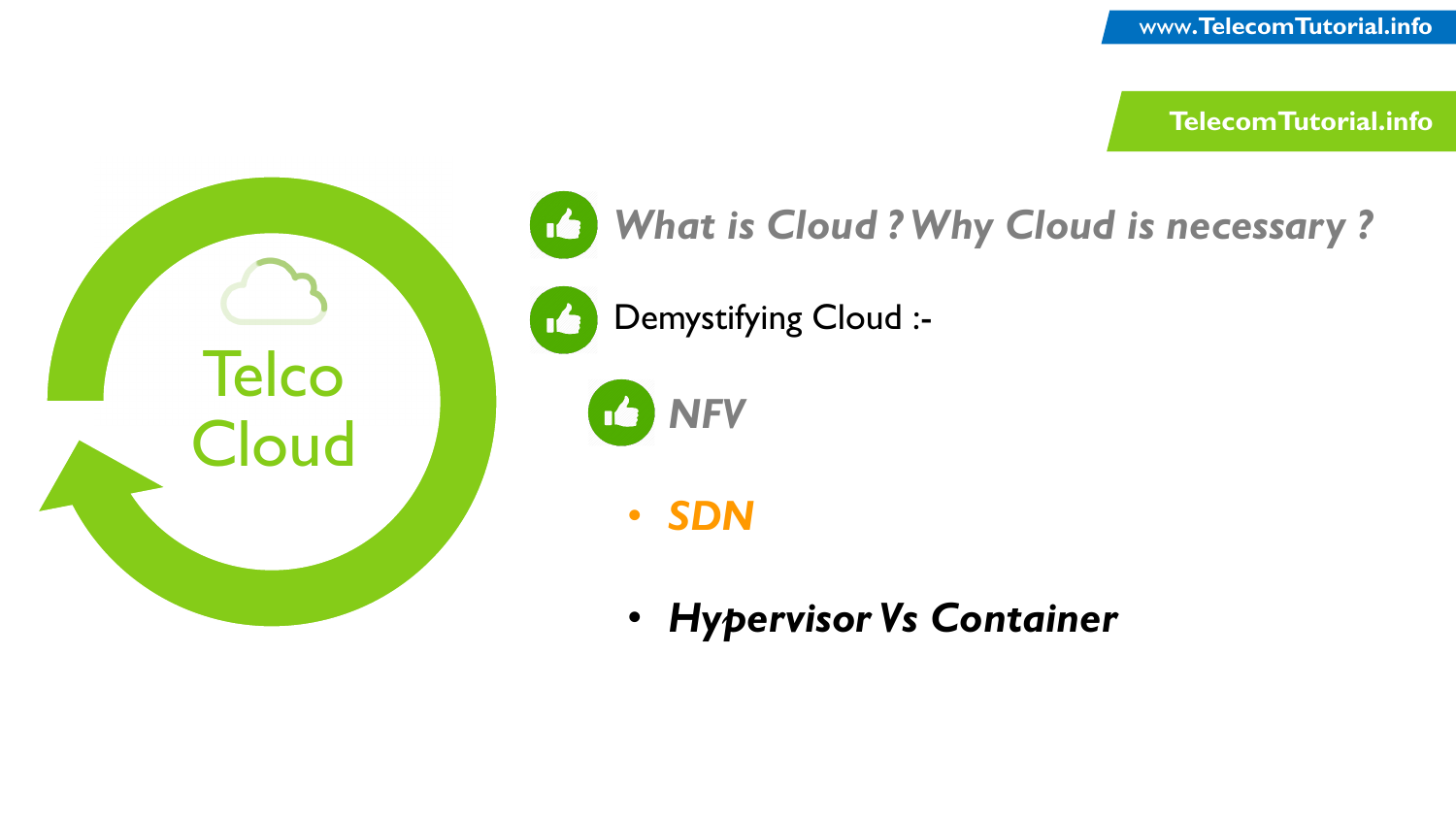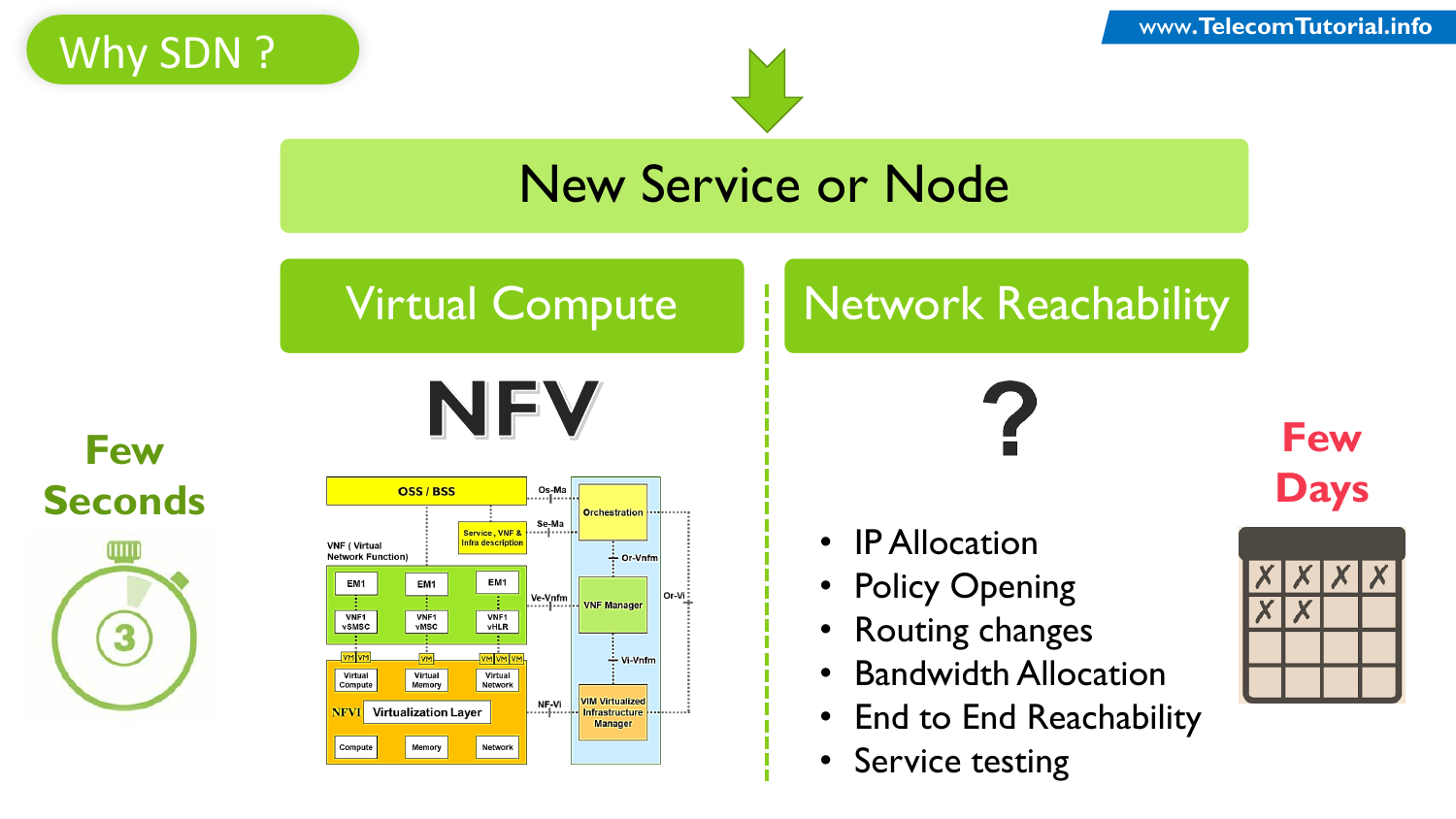## What is SDN (Software-Defined Networking)



## **Traditional Network**

#### **Use of Integrated Hardware & Software**



- Data or Forwarding Plane
- Control Plane
	- Management Plane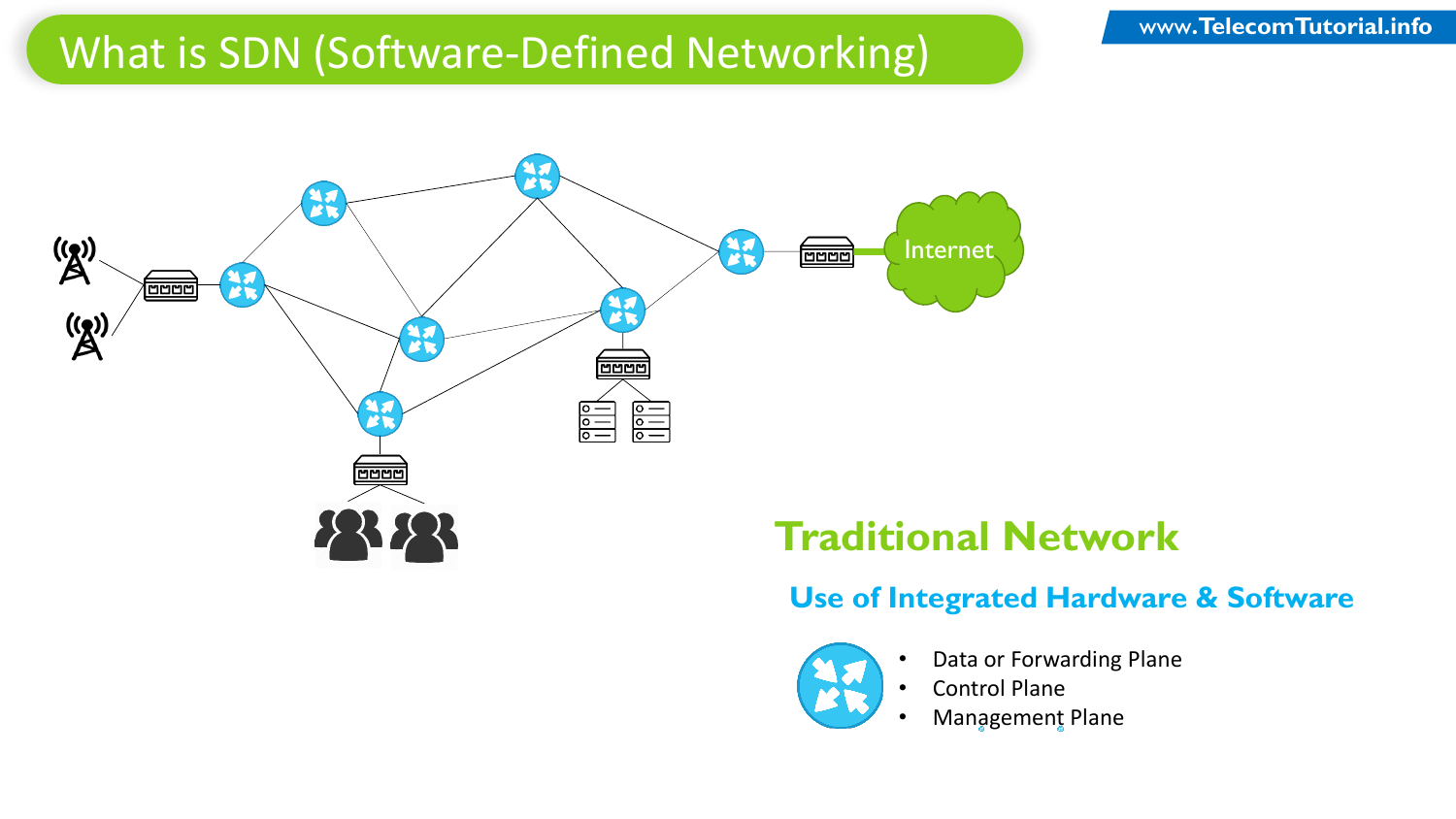

**What is SDN ?**

 $\bullet$  $\bullet$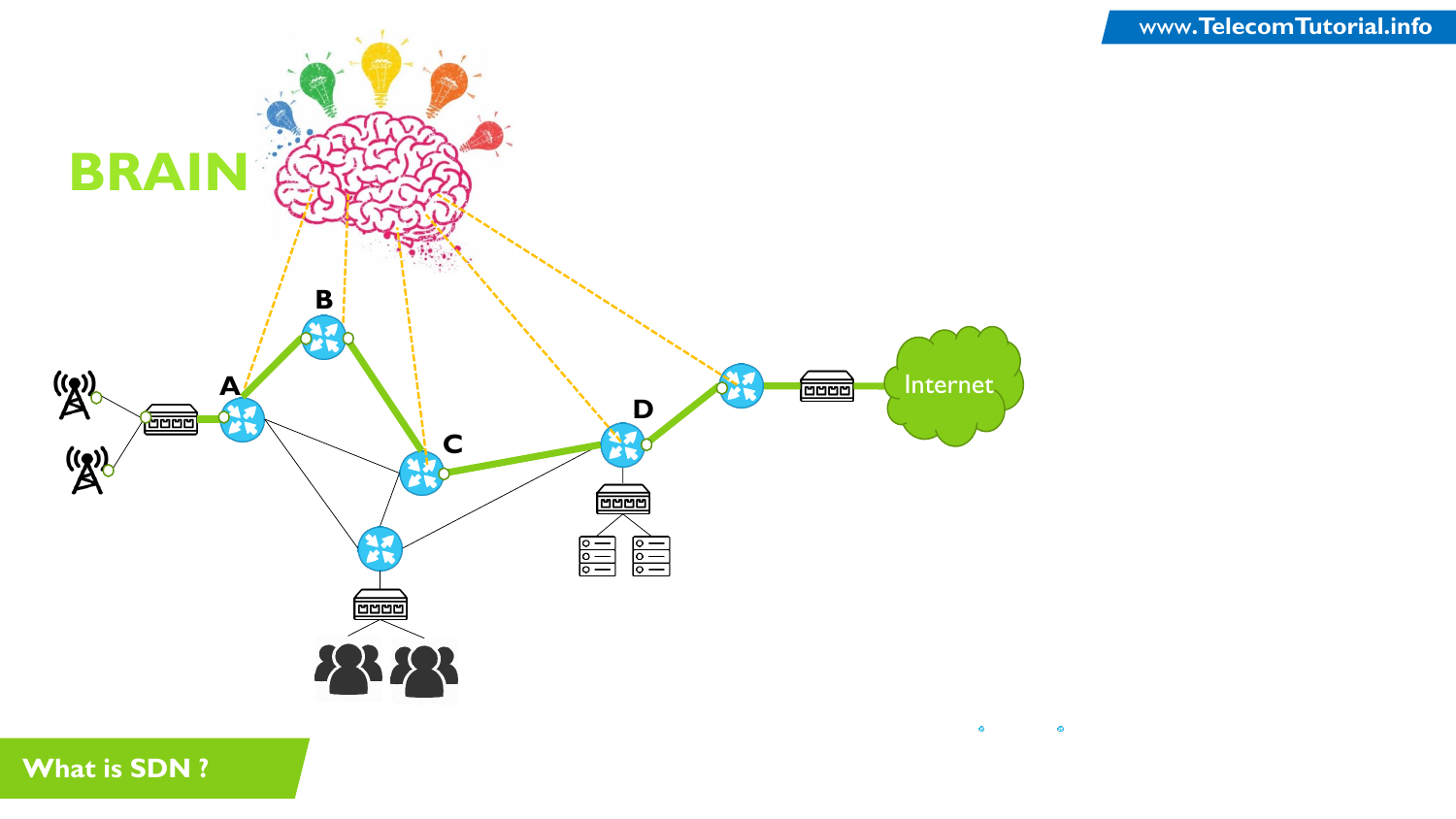# **CONTROL PLANE**



# **Traditional Network**

#### **Use of Integrated Hardware & Software**



- **Data or Forwarding Plane**
- **Control Plane**
	- Management Plane

#### **What is SDN ?**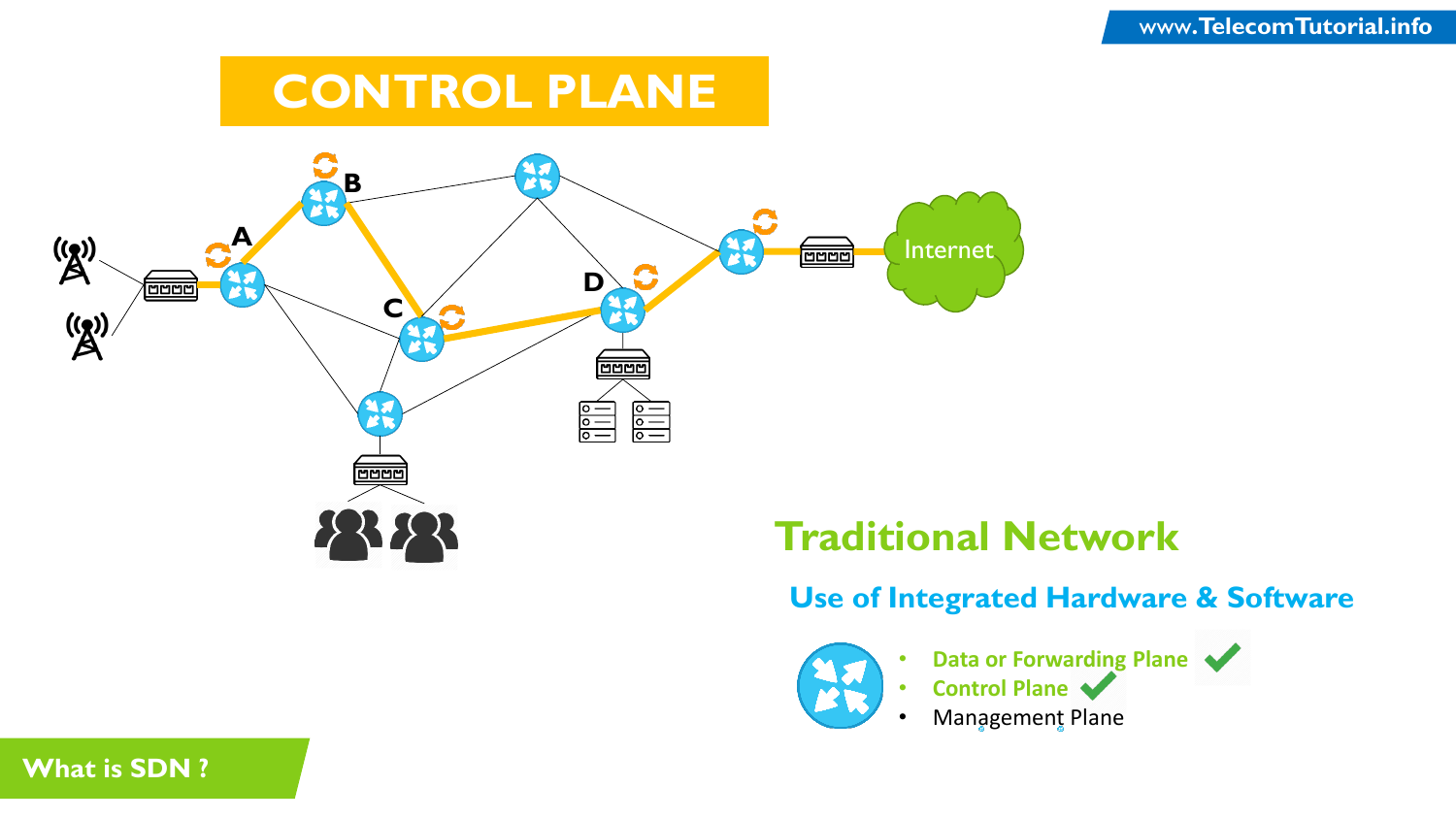# **Management PLANE**



### **Traditional Network**

#### **Use of Integrated Hardware & Software**



- **Data or Forwarding Plane**
- **Control Plane**
- **Management Plane**

#### **What is SDN ?**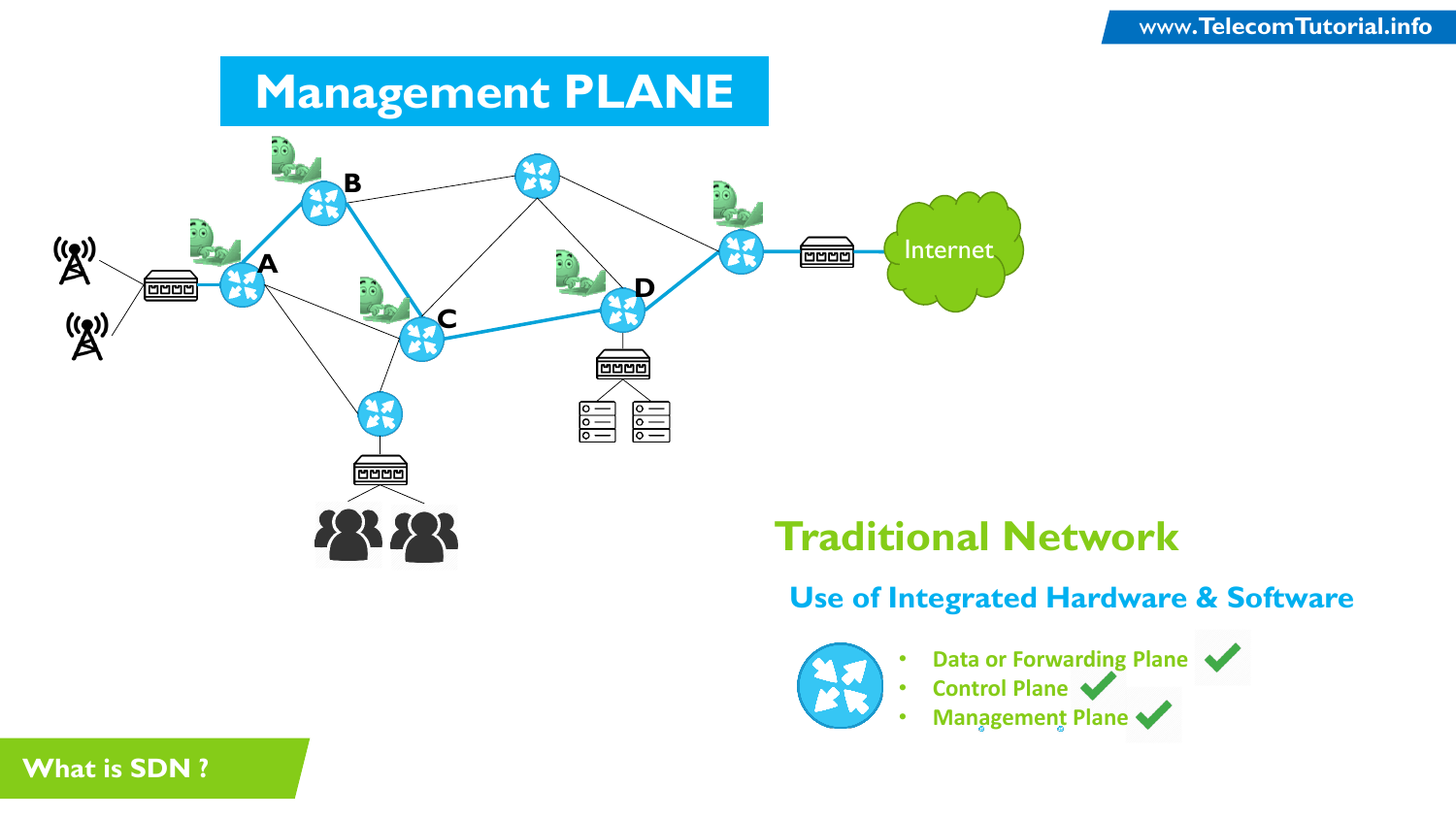## **SDN** : Separation of Control & Data layer

www **TelecomTutorial.info .TelecomTutorial.info**

**Features of SDN**

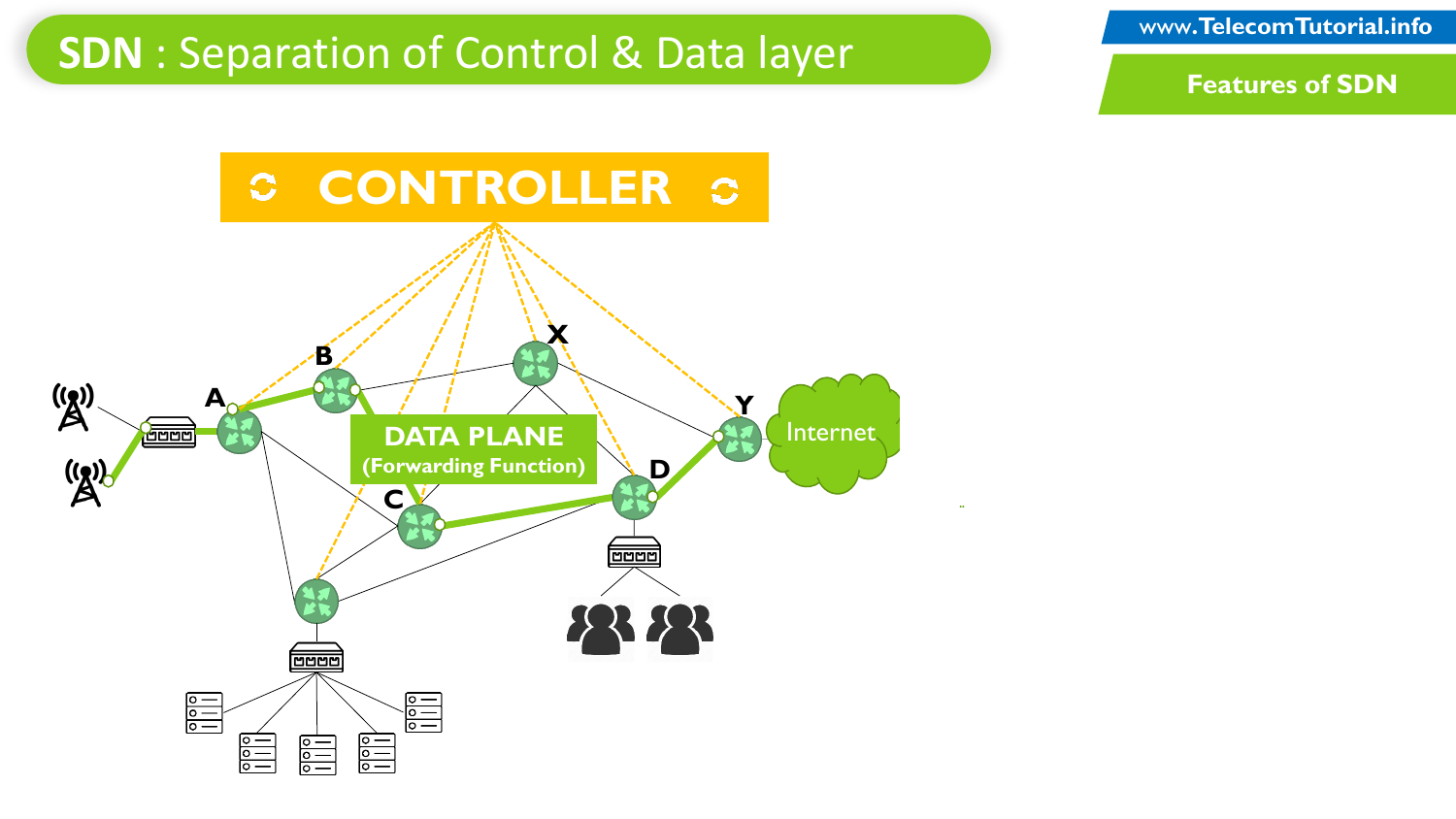## **SDN Framework**